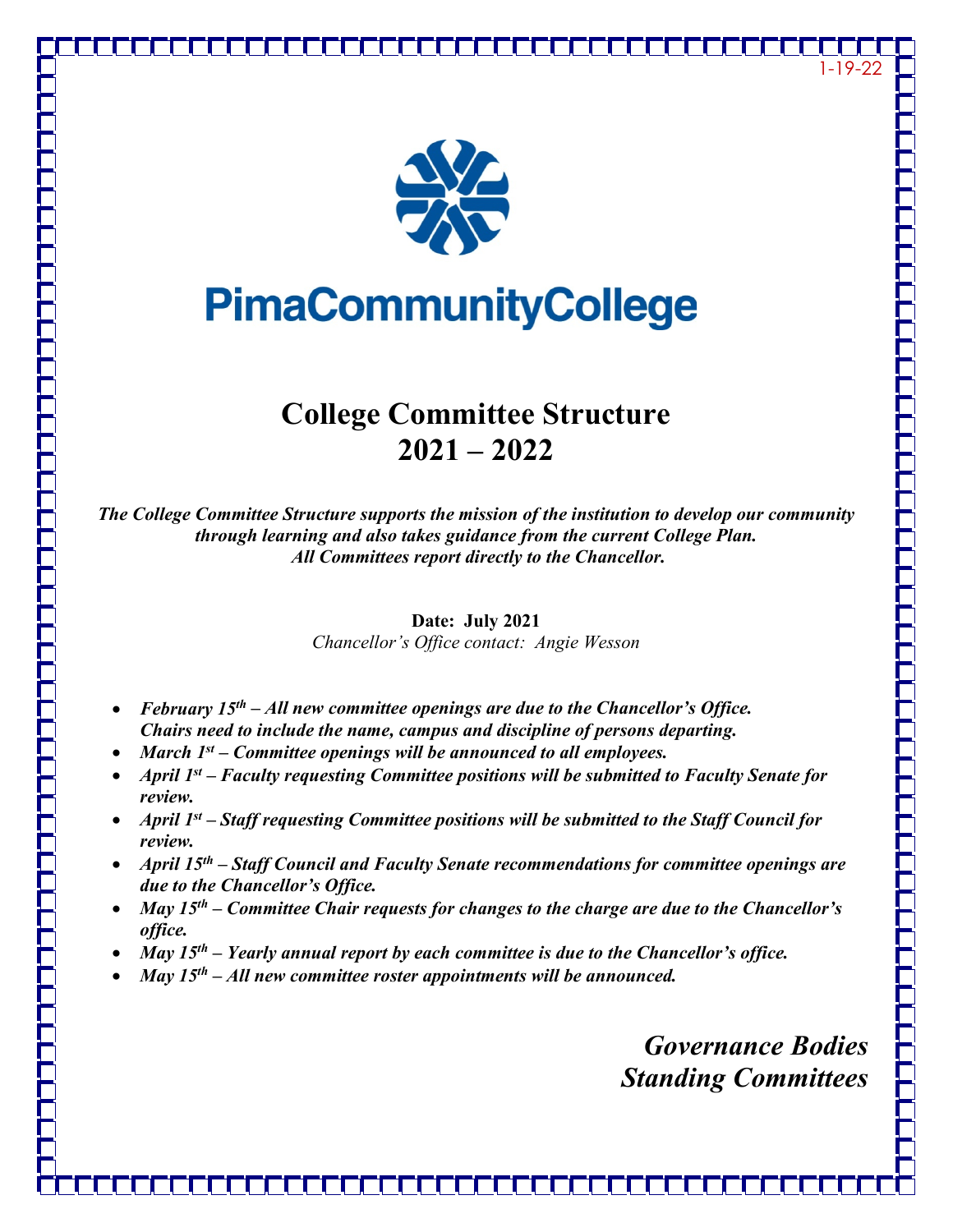### **Pima Community College**

#### **Faculty and Staff Governance Bodies** *(In accordance with Board Policy 1.01)*

#### *Faculty Senate*

**Charge:** To serve as the representative body of faculty (regular and adjunct) that participates in the governance processes of the institution. Objectives include: strengthening the concept of all faculty as a college entity; promoting the gathering, exchanging and disseminating of faculty views and concerns regarding college matters; promoting mutual accountability between the college faculty and the faculty representative to any college committee; advising the Chancellor and other administrators of faculty views on college matters; bringing the concerns of the Chancellor and other administrators on college matters to the faculty; promoting the involvement of all faculty members in the establishing, staffing, and functioning of college committees, task forces, or other initiatives; and, participating in the policy review process of the college.

**Membership:** All college Faculty may participate in the nomination, election, and membership of the Faculty Senate. Specific guidelines are outlined on the Faculty Senate Web site. *<https://www.pima.edu/faculty-staff/employee-organizations/faculty-senate/index.html>*

#### *Note: Clerical support provided by the Provost's Office to include minutes and other clerical activities.*

**Meets:** Once a month August through May.

#### *Staff Council*

**Charge:** To represent and provide leadership to staff throughout the district, and to facilitate and improve communication among staff, faculty and administration. Objectives include: to strive to provide a forum for issues and concerns to be thoughtfully discussed; make certain thanks and praises are delivered where deserved; work hard to provide an alternative arena for discussion and innovative thought; commit to sharing information and opinions as openly as possible; strive to promote the staff to the whole district in a positive and active way; and, make the college and its mission the best it can be.

**Membership:** All regular college Staff may participate in the nomination, election, and membership of the Staff Council. Specific guidelines are outlined on the Staff Council Web site. *<https://www.pima.edu/faculty-staff/employee-organizations/staff-council/index.html>*

**Meets:** Meets once a month year-round.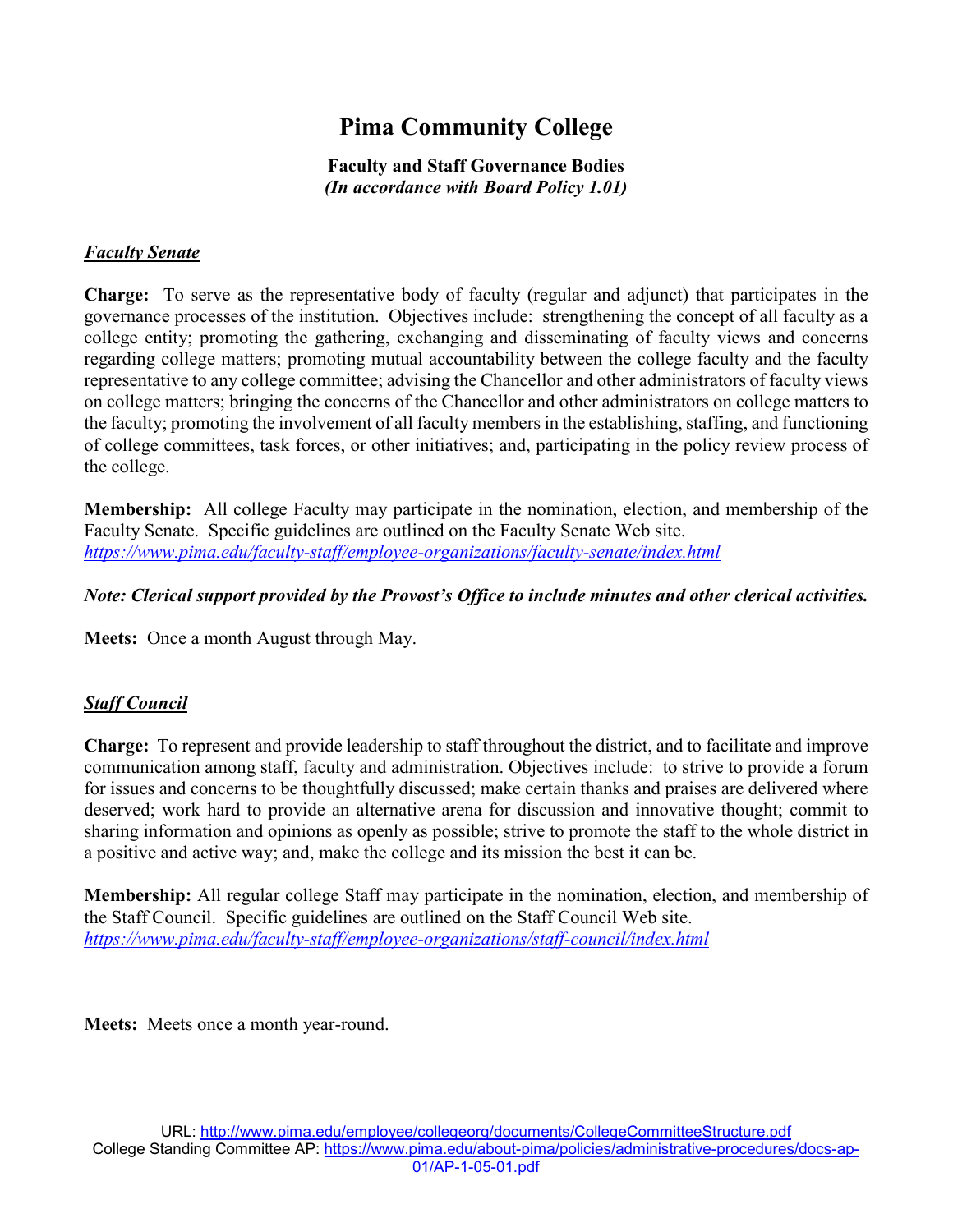

**All committees, with the exception of Chancellor's Executive Leadership Team, rotate membership beginning with 2-year and 3-year terms. In some instances, Chairs and Co-Chairs have no term limits. Committees must meet at least once a semester. In most instances, they are expected to meet once a month to accomplish the goals of the committee. In addition, all committees will follow the guidelines set forth in Board Policy 1.01, and Administrative Procedure 1.05.01. Apart from the specific charge, the committees will review board policies, regulations, and standard practice guides for recommendation to the Chancellor.**

**The Chancellor's Office will maintain the listings of committees and membership. Governance bodies will provide membership lists directly to the Chancellor's Office. All other committees will report vacancies to the Chancellor's Office. All employees, Faculty Senate, and Staff Council will be notified of these vacancies.** 

#### *1) Academic Standards*

**Charge:** To provide recommendations to the Provost/Executive Vice Chancellor regarding quality of academic programs and services, including transfer and occupational programs, as well as student support services issues and processes pertaining to the College.

**Membership**: A member of the Chancellor's Executive Leadership Team or designee serves as Chair and a Faculty member serves as Co-Chair. Other members include Administrators, Staff, Faculty, Director of Enrollment Services/Registrar and the Director of Curriculum & Articulation.

#### **Effective: 2021**

| <b>Current Members:</b> |                     |                                              | Term:   |
|-------------------------|---------------------|----------------------------------------------|---------|
| (Chair)<br>$(Co-Chair)$ | Phillips, Morgan    | DC-Vice Chancellor                           |         |
|                         | Abens, Amanda       | Academic Dean                                | 2 years |
|                         | Bagheri, Goli       | Humanities, Education and Social<br>Sciences | 2 years |
|                         | Brookshier, Randall | DC-Instructional Faculty (ACC)               | 2 years |
|                         | Ebel, Stephen       | DO-Research Analyst                          |         |
|                         | Gonzales, Yolanda   | DC-Program Coordinator                       |         |
|                         | Grimes, Anne        | WC-Instructional Faculty (ART)               | 3 years |
|                         | Jones-Willy, Stacey | WC-Instructional Faculty (Science)           | 3 years |
|                         | Martinez, Michelle  | WC-Program Manager                           |         |
|                         | Minke, Mollie       | NW-Instructional Faculty (MAT)               | 2 years |
|                         | Ratley, Emily       | DO-Program Manager                           |         |
|                         | Salzer, Maureen     | WC-Instructional Faculty (CMN)               | 3 years |
|                         | Soto, Edgar         | DV-Campus Vice President                     | 2 years |
|                         | Sovak, Anthony      | NW-Director of Pima Online                   |         |
|                         |                     | Instructions                                 |         |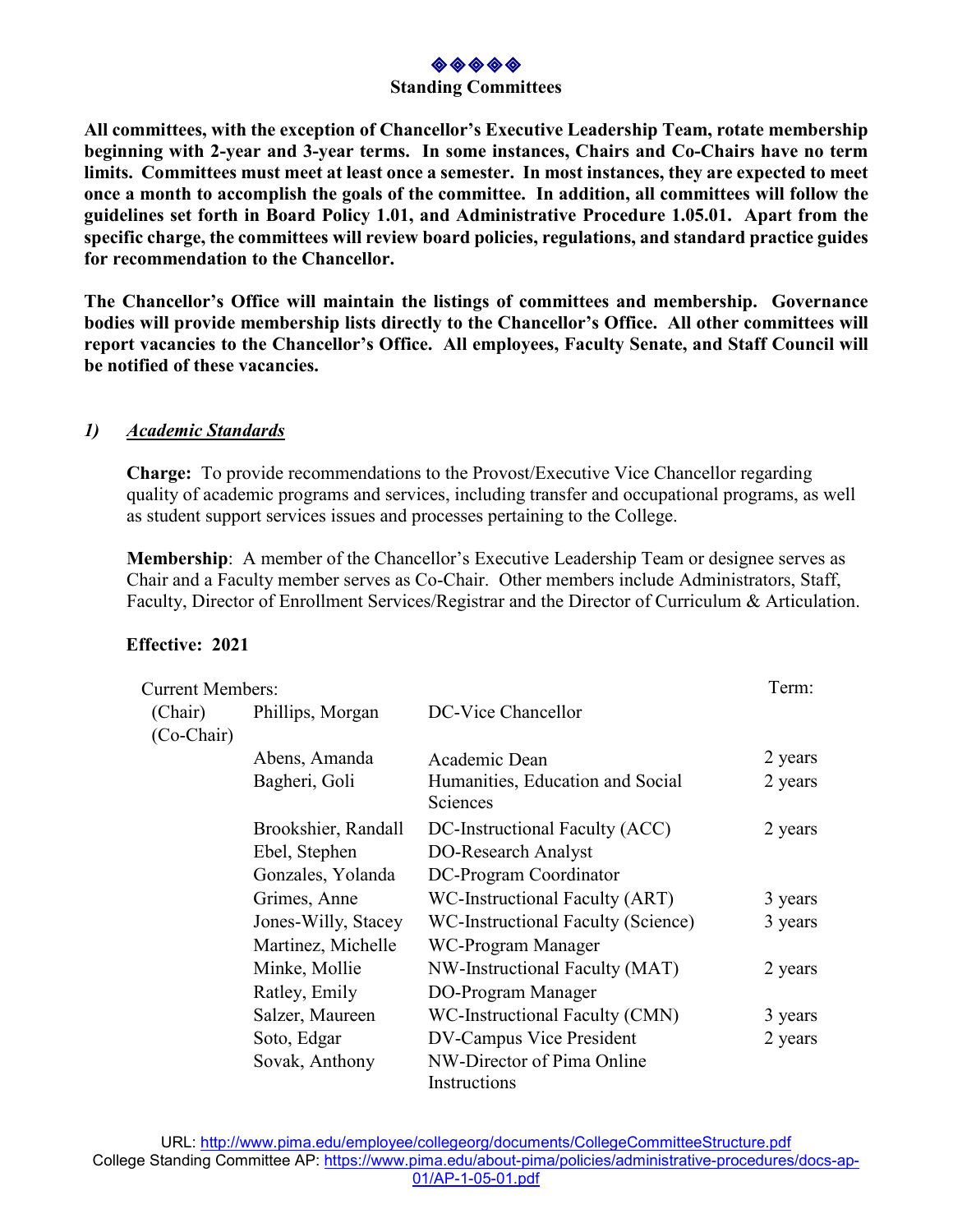| Current Members (Continued): |                     |                                      |         |
|------------------------------|---------------------|--------------------------------------|---------|
|                              | Stoddart, Melissa   | DO-Associate Director, Financial Aid |         |
|                              | Tulino, Michael     | DO-Director of Registrar Operations  |         |
|                              | Vidal-King, Valerie | WC-Director of Student Engagement    |         |
|                              |                     | Allied Health Professions and        | 3 years |
|                              |                     | <b>Biomedical Sciences</b>           |         |
|                              |                     | Applied Technology                   | 3 years |
|                              |                     | Workforce Development                | 2 years |

**Meets:** Once a month year-round.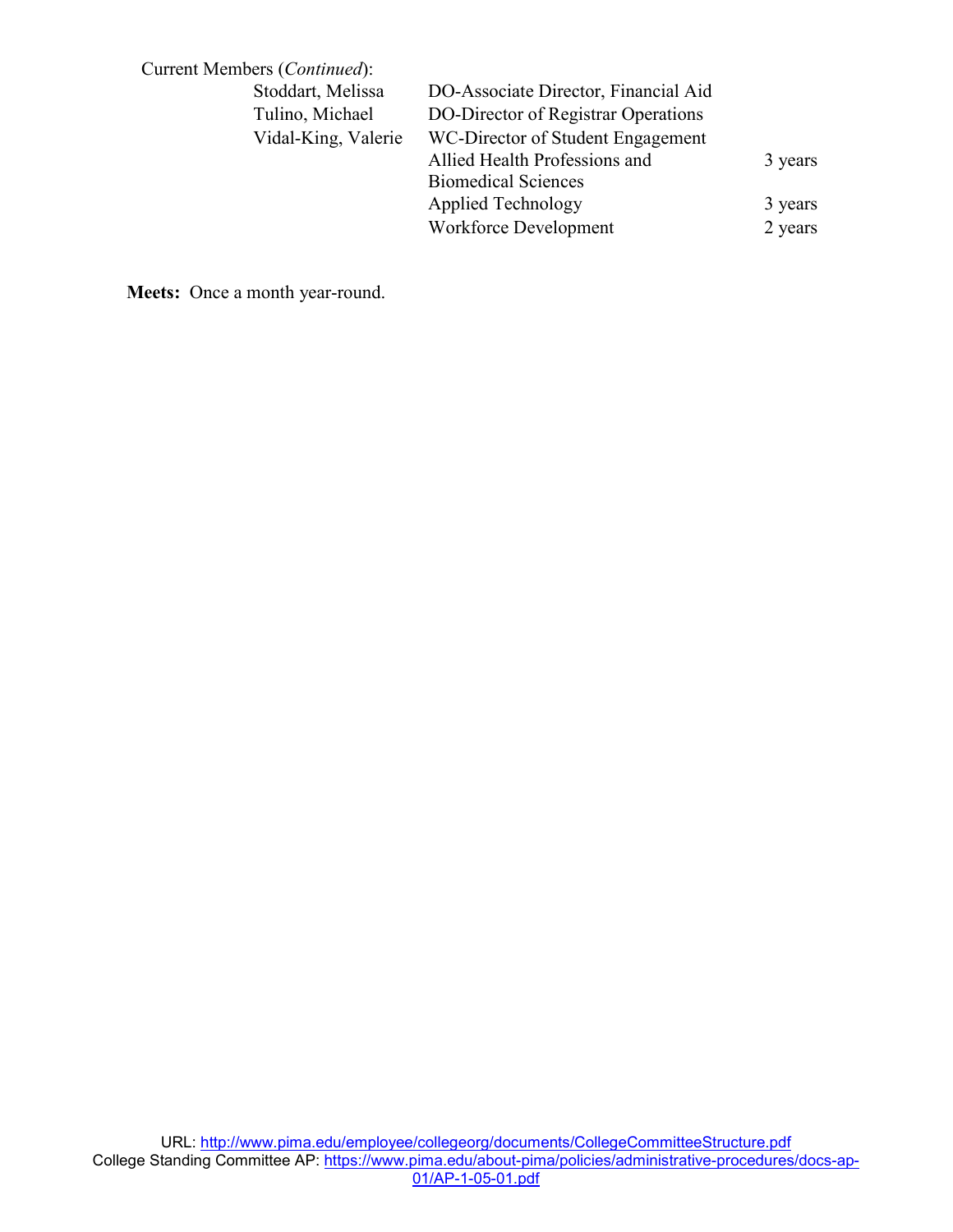#### *2) College Curriculum Council*

**Charge:** To review College curriculum, courses and programs and to recommend improvements to the Provost.

**Membership:** The Vice Provost for Academic Affairs and Student Learning and a Faculty member serve as Co-Chairs. The Faculty co-chair serves on a 2 or 3 year rotating term. Other members include District curriculum staff, Campus Faculty and Vice Presidents of Instruction from each campus. The Faculty selection process is as follows: One member is selected (appointed or elected) from each campus, Faculty Senate identifies six additional faculty, and in addition, there are two educational support faculty representatives, one representing counseling and one representing library services. College Curriculum Specialists are advisory members.

#### **Term: 2021-2022**

| <b>Current Members:</b> |                               |                                                              | Term Expires |
|-------------------------|-------------------------------|--------------------------------------------------------------|--------------|
| (Co-Chair)              | Wendy Weeks                   | <b>Curriculum Quality Improvement</b>                        | Indefinite   |
| $(Co-Chair)$            | Shartsis, Trina               | Sciences                                                     | Summer 2023  |
|                         | Amick, Michael                | NW-Vice President of Distance<br>Learning                    | Summer 2022  |
|                         | Becker, Chuck                 | EC-Educational Support Faculty -<br>Librarian                | Summer 2022  |
|                         | Bejarano, Sandy               | EC-Instructional Faculty (Life-<br><b>Physical Sciences)</b> | Summer 2022  |
|                         | Brown, Jason                  | DO-Curriculum Assistant Manager                              | Indefinite   |
|                         | Carreras, Mariana             | DC-Instructional Faculty (ART)                               | Summer 2022  |
|                         | Chavez, Kenneth               | DC-Dean of Communications                                    | Summer 2023  |
|                         | Clifford, Aurie               | DO-Assistant Director of Title IV<br>Compliance              | Indefinite   |
|                         | Davis, Amy                    | NW-College Readiness and Success                             | Summer 2023  |
|                         | Desjardin, Suzanne            | DC-Vice President of Student Affairs<br>[Acting]             | Indefinite   |
|                         | Duchicela, Kilmisa            | DC-Instructional Faculty (BUS)                               | Summer 2022  |
|                         | Ebel, Stephen                 | DO-Research Analyst                                          | Indefinite   |
|                         | Grede, Stephen                | DC-Instructional Faculty (CAD)                               | Summer 2022  |
|                         | Naughton, Stacy               | DO-Curriculum Assistant Manager                              | Indefinite   |
|                         | Navarro-Castellanos,<br>Norma | DO-Executive Director of Financial<br>Aid and Scholarships   | Indefinite   |
|                         | Olson, Steven                 | DC-Instructional Faculty (MAT)                               | Summer 2022  |
|                         | Padilla, Bardo                | DC-Instructional Faculty (BUS)                               | Summer 2022  |
|                         | Potter, Elizabeth             | DO-Instructional Faculty (Fed Prison)                        | Summer 2023  |
|                         | Radloff, Michael              | DV-Instructional Faculty (EDU)                               | Summer 2022  |
|                         | Rangel Arriola, Liz           | WC-Instructional Faculty (Languages)                         | Summer 2023  |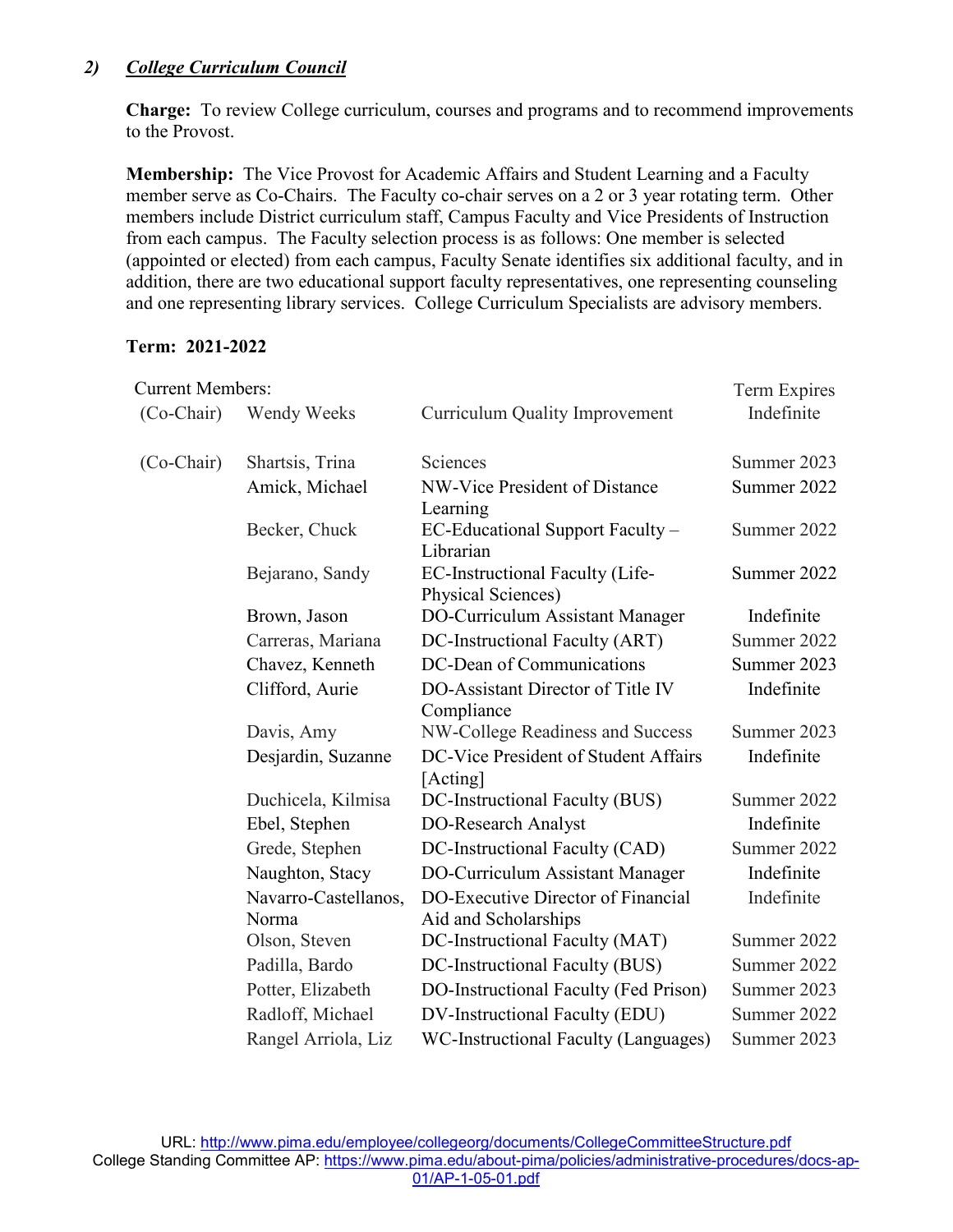| Current Members: (Continued) |                                                          | Term Expires |
|------------------------------|----------------------------------------------------------|--------------|
| Richard, Renee               | NW-Instructional Faculty (BUS)                           | Summer 2022  |
| Roark, Ian                   | DO-Vice President of Workforce<br>Development            | Indefinite   |
| Rohrer, Michael              | WC-Instructional Faculty (RAD)                           | Summer 2023  |
| Romero, Vanessa              | DO-Program Coordinator                                   | Fall 2021    |
| Schore, Jonathan             | MS-Instructional Faculty (TDT)                           | Summer 2023  |
| Thies, Jeff                  | DC-Dean of College Readiness &<br><b>Student Success</b> | Indefinite   |
| Torres, Jennifer             | DO-Student Services Specialist                           | Indefinite   |
| Tulino, Michael              | DO-Director of Registrar Operations                      | Indefinite   |
|                              |                                                          |              |

**Meets:** Once a month from September through May.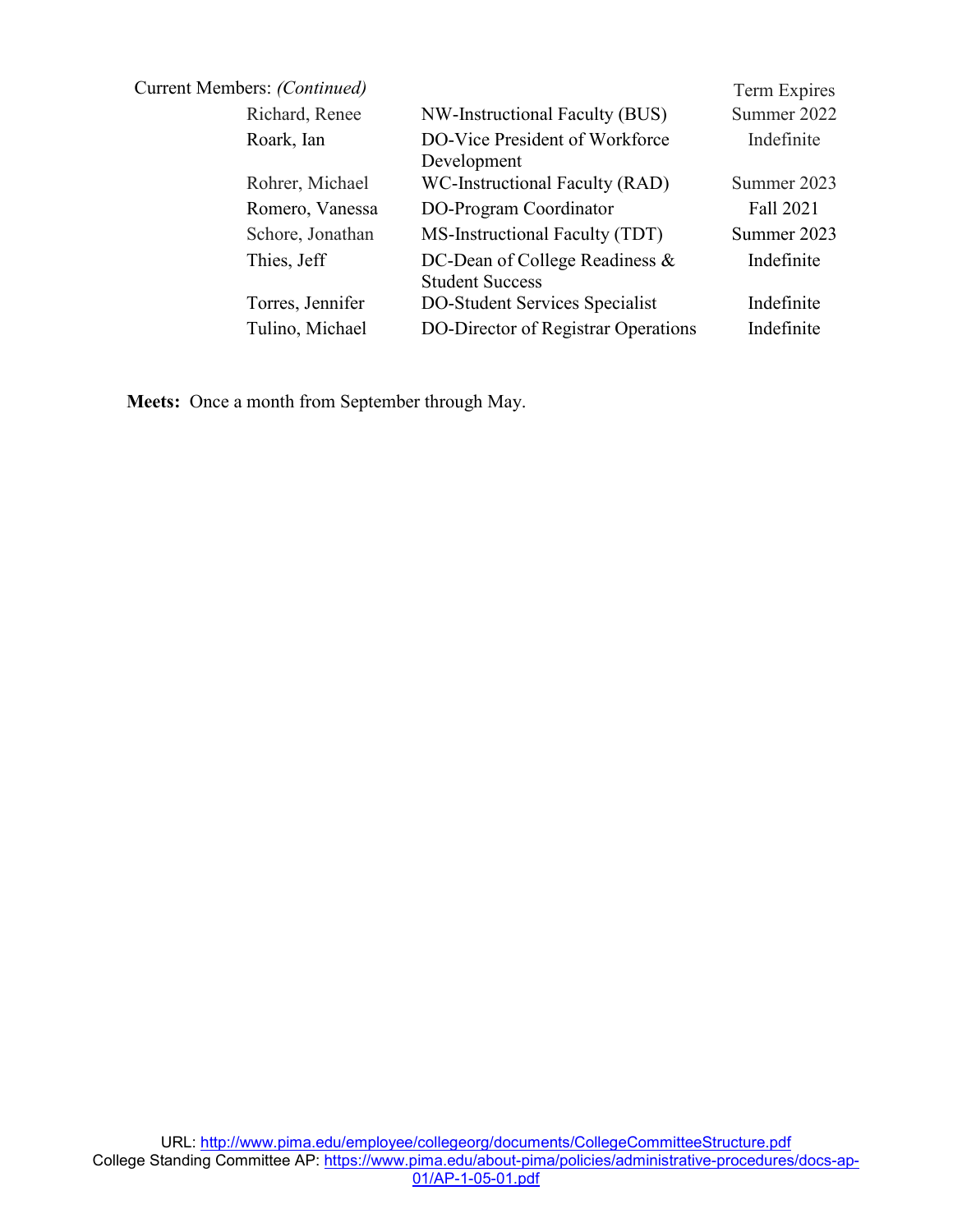#### *3) Executive Leadership Team*

**Charge:** The Executive Leadership Team serves as the chief college-wide administrative advisory committee to the Chancellor. The Team reviews college operations, strategic directions, resource allocation, as well as college policy and procedures.

**Membership:** The Chancellor serves as Chair and selects membership. Other members include Provost, Executive Vice Chancellor, Vice Chancellors, Presidents and General Counsel and other administrators as needed.

| <b>Current Members:</b> |                      |                                                                                |
|-------------------------|----------------------|--------------------------------------------------------------------------------|
| (Chair)                 | Lambert, Lee         | DO-Chancellor                                                                  |
|                         | Bea, David           | DO-Executive Vice Chancellor for Finance and<br>Administration                 |
|                         | Burdick, Phil        | DO-Vice Chancellor for External Relations [Acting]                             |
|                         | Davis, Tom           | DO-Chief of Staff                                                              |
|                         | Doré, David          | DC-President of Campuses and Executive Vice                                    |
|                         |                      | Chancellor for Student Experience and Workforce<br>Development                 |
|                         | Duran-Cerda, Dolores | DO-Provost and Executive Vice Chancellor for<br><b>Academic Affairs</b>        |
|                         | Euler, Marcy         | DO-Pima Foundation President                                                   |
|                         | Phillips, Morgan     | DC-Vice Chancellor for Academic Excellence &<br>Downtown Campus Vice President |
|                         | Richmond, Nicola     | DO-Vice Chancellor for Strategy, Analytics and<br>Research                     |
|                         | Robles-Lopez, Irene  | DC-Vice Chancellor for Student Experience [Acting]                             |
|                         | Satterfield, Jack    | DO-Assistant Vice Chancellor for Information<br>Technology [Acting]            |
|                         | Silvyn, Jeff         | <b>DO-General Counsel</b>                                                      |
|                         | Thompson, Carleen    | DO-Assistant Vice Chancellor for Human Resources                               |

**Meets:** Twice a month.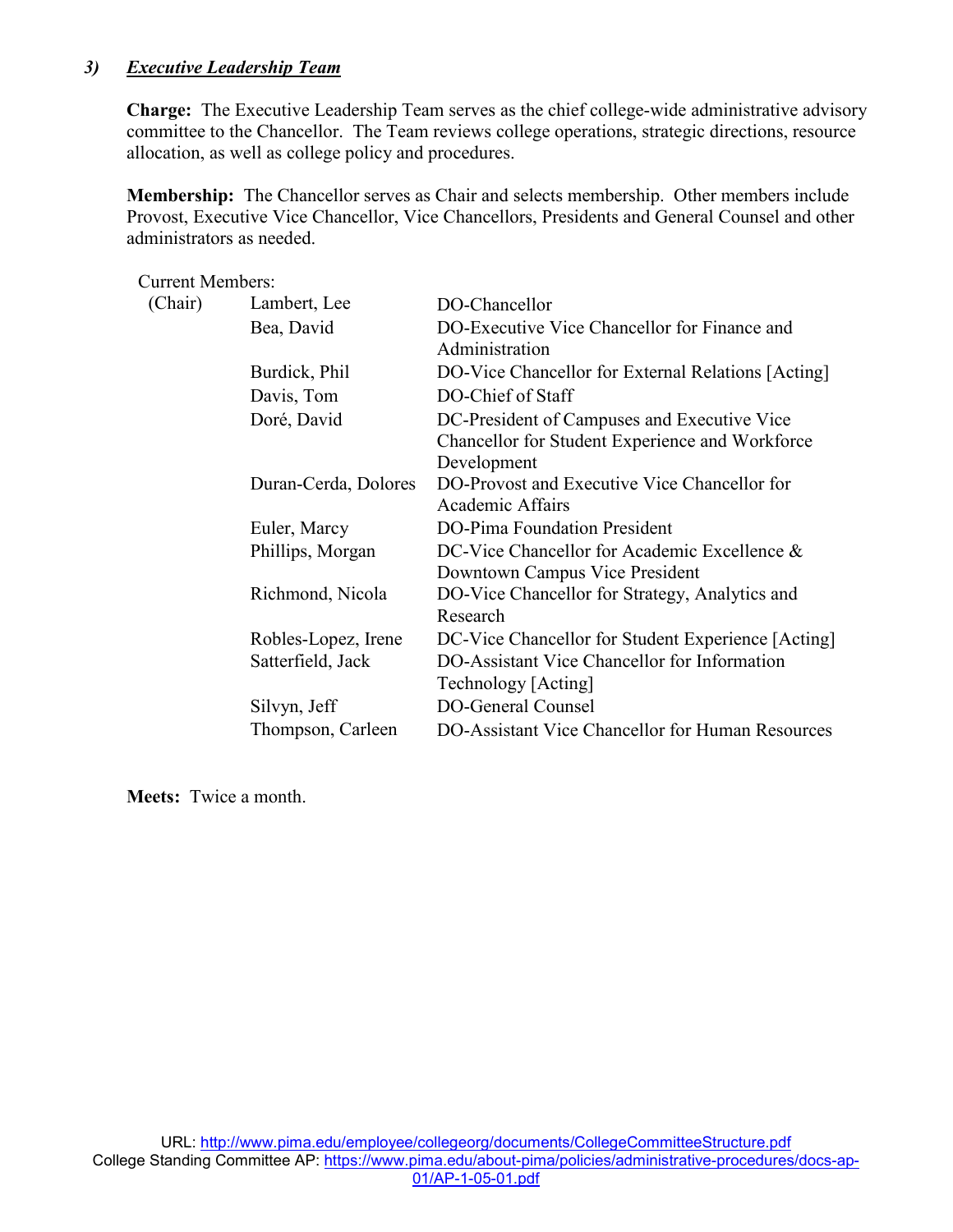#### *4) Faculty Professional Development and Sabbatical*

**Charge:** To serve as facilitators for three programs that include: the Sabbatical Program, the Faculty Exchange Program and the Professional Enrichment Recognition Award.

Members are selected according to Article VII of the Faculty Personnel Policy Statement.

#### Current Members: Term Expires:

| (Chair)    | Van Zandt, Tineke   | WC- Instructional Faculty (HUM)   | Spring 2023 |
|------------|---------------------|-----------------------------------|-------------|
| (Co-Chair) | Mehtlan, Kirk       | EC- Instructional Faculty (MAT)   | Spring 2022 |
|            | Arellano, Elma      | WC-Director of Clinical Education | Spring 2023 |
|            | Brookshier, Randall | DC- Instructional Faculty (BUS)   | Spring 2022 |
|            | Dorsey, Shelly      | DC-Instructional Faculty (WRT)    | Spring 2022 |
|            | Gerard, John        | DC- Instructional Faculty (BCT)   | Spring 2022 |
|            | Glisovic Bensa,     | NW-Instructional Faculty (MAT)    | Spring 2023 |
|            | Mirjana             |                                   |             |
|            | Harmelink, Virginia | DV-Instructional Faculty (ECE)    | Spring 2022 |
|            | Houck, Holly        | WC-Instructional Faculty (DHE)    | Spring 2023 |
|            | Ley, Sandra         | WC-Educational Support Faculty –  | Spring 2022 |
|            |                     | Librarian                         |             |
|            | Nair, Padma         | WC- Instructional Faculty (CHM)   | Spring 2023 |
|            | Shattuck, Sandra    | DV- Instructional Faculty (CMN)   | Spring 2022 |
|            | Swank, Kris         | NW-Library Director               | Spring 2023 |
|            | Tashima, Hiro       | WC-Instructional Faculty (Arts)   | Spring 2023 |
|            |                     |                                   |             |

**Meets:** As needed.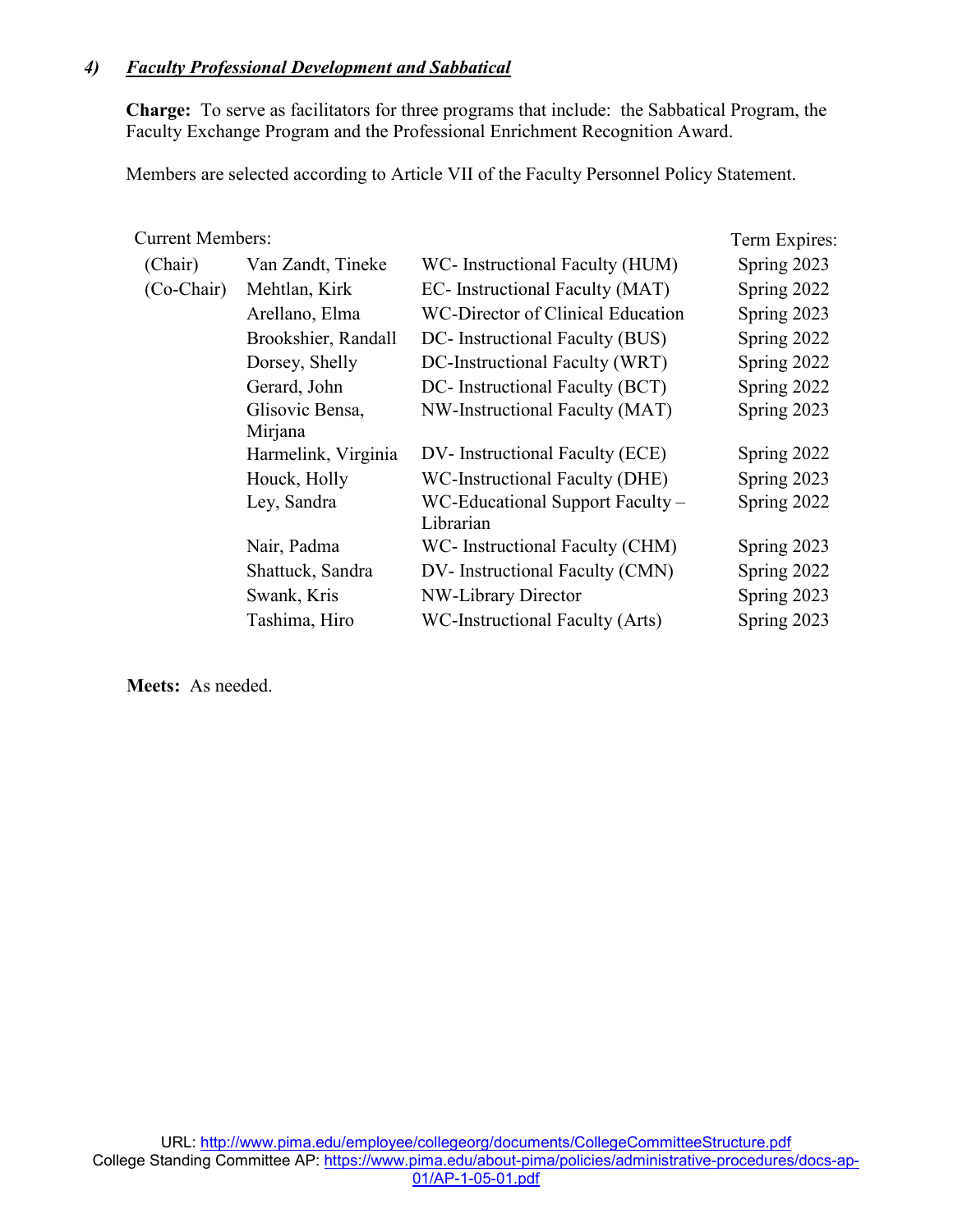#### *5) General Education*

**Charge:** To review and make recommendations to the Provost regarding: general education values, requirements and criteria; courses submitted for inclusion in the general education course list; student requested course substitutions for general education; and the review and assessment of general education student learning outcomes.

**Membership:** The Vice Provost for Academic Affairs and Student Learning serves as Chair and a Faculty member serves as Co-Chair. Members are selected by the CDACs/Divisions, with representative from each CDAC if possible.

#### **Term: 2021-2022**

Current Members:

| (Chair)      | Mitchell, Lamata    | DO-Vice Provost                                  |
|--------------|---------------------|--------------------------------------------------|
| $(Co-Chair)$ | Lennon, Rita        | NW-Instructional Faculty (HRP)                   |
|              | Blair, Missy        | DO-Program Manager                               |
|              | Bonhorst, Chris     | EC-Director of Business & Information Technology |
|              | Brown, Jason        | DO-Curriculum Assistant Manager                  |
|              | Duchichela, Kimlisa | DC-Instructional Faculty (BUS)                   |
|              | Duchichela, Kimlisa | DC-Instructional Faculty (BUS)                   |
|              | Ebel, Stephen       | DO-Research Analyst                              |
|              | Haertzen, Susana    | DC-Instructional Faculty (BUS/IT)                |
|              | Hinojosa, Matt      | NW-Instructional Faculty (HUM)                   |
|              | Hodgkins, Lisa      | WC-Educational Support Faculty – Librarian       |
|              | Kaiman, Mana        | EC-Instructional Faculty (CIS/CSA)               |
|              | Maine, Jeanine      | WC-Instructional Faculty (HRP)                   |
|              | Naughton, Stacy     | DO-Curriculum Assistant Manager                  |
|              | Ratley, Emily       | DO-Program Manager                               |
|              | Reilly, Denise      | DC-Instructional Faculty                         |
|              | Stack, Mixhel       | EC-Instructional Faculty (ART)                   |
|              | Sutton, Taliesin    | DC-Instructional Faculty (MAT)                   |
|              | Thweatt, Tatyana    | NW-Instructional Faculty (HUM)                   |
|              | Werner, Lisa        | WC-Instructional Faculty (BIO)                   |

**Meets:** As needed.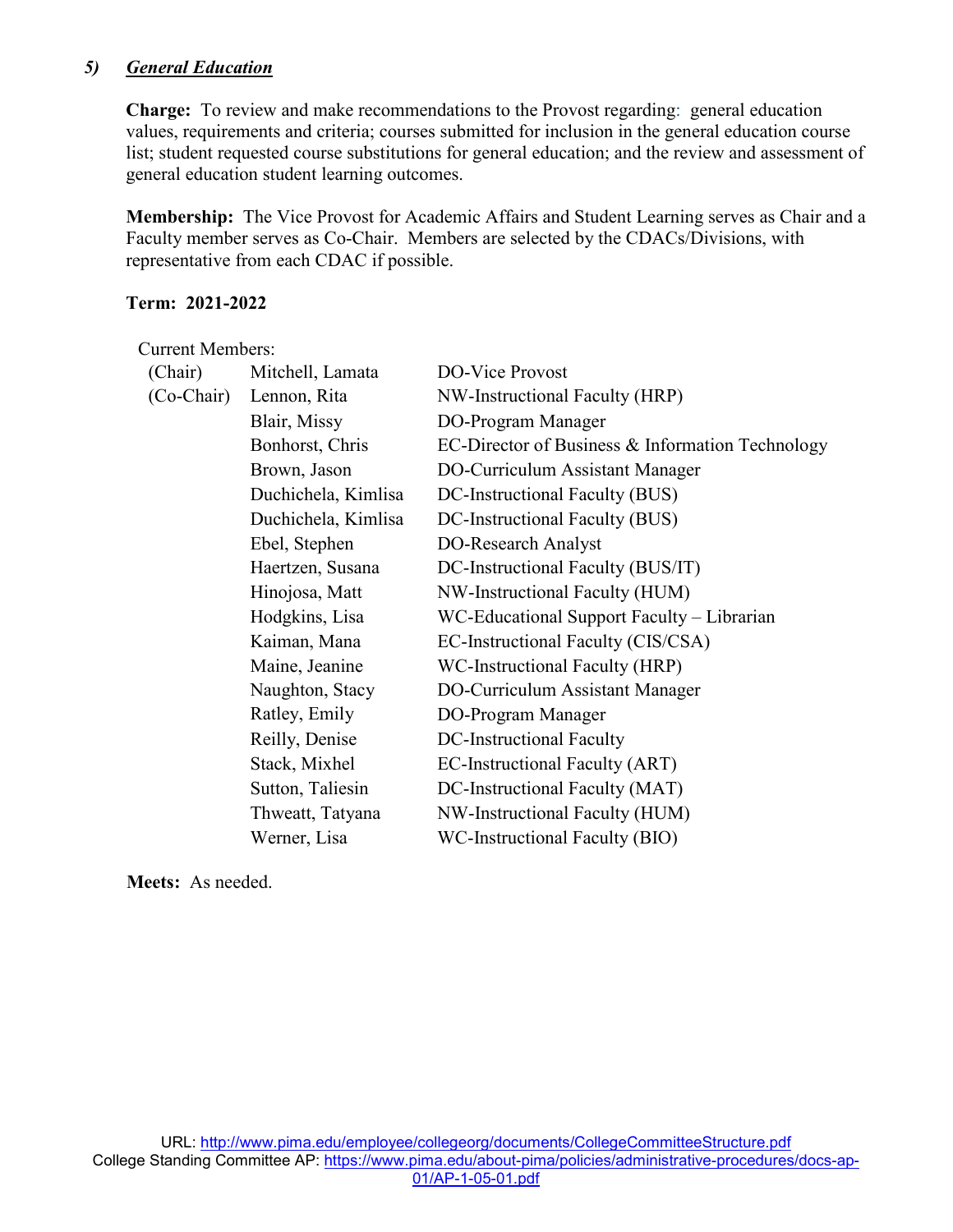#### *6) Professional Development*

**Charge:** To provide recommendations to the Vice Chancellor for Human Resources on aligning professional development activities with College goals and employee needs and interests and evaluating professional development options and programs.

**Membership:** A member of the Chancellor's Executive Leadership Team or designee serves as Chair and a Faculty member serves as Co-Chair. Other members include Administrators, Staff and Faculty.

**Term:** 

Current Members:

(Chair) Doré, David DC-President of Campuses and Executive Vice Chancellor for Student Experience and Workforce Development

**Meets:** Once a month August through May.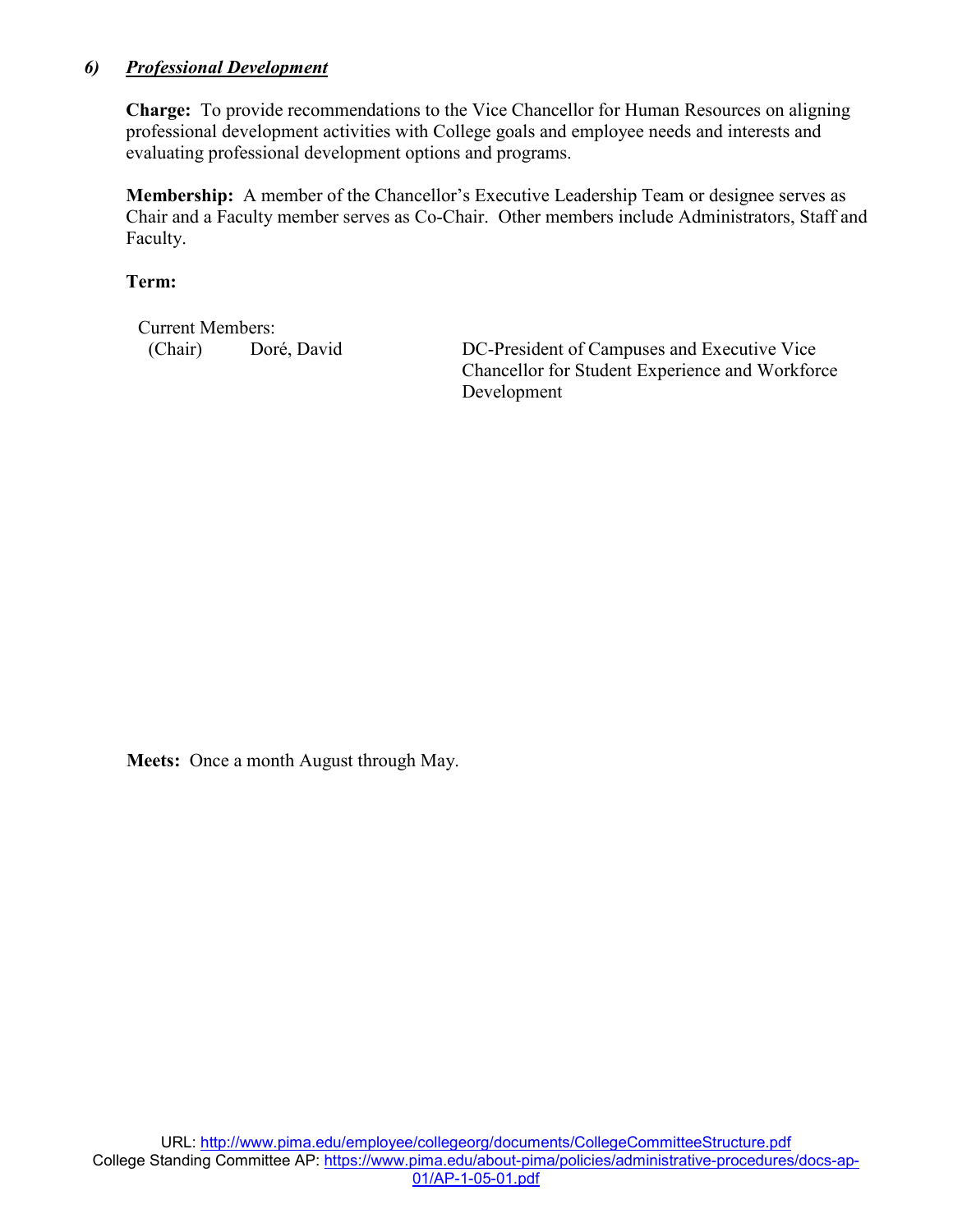#### *7) Safety*

**Charge:** To provide insights to the Chancellor regarding a broad range of safety matters pertaining to the College.

**Membership:** A member of the Chancellor's Executive Leadership Team or designee serves as Chair. Other members include Administrators, Staff and Faculty.

#### **Term: May 2020**

Current Members: (Chair) (Co-Chair) Chuffe-Moscoso, Ouatfa M&S-Director of Environmental Health and Safety Caballero, Guadalupe DV-Program Coordinator, Student Life Higginbotham, Steven WC-Dean of Fine Arts Kramer, Susan NW-Laboratory Supervisor, Science and Mathematics Mellor, Morris EC-Trades/Maintenance Specialist Nieuwenhuis, Michelle M&S-Chief of Police [Acting] Wilken, Trisha DO-Human Resources Specialist

**Meets:** Once a month year-round.